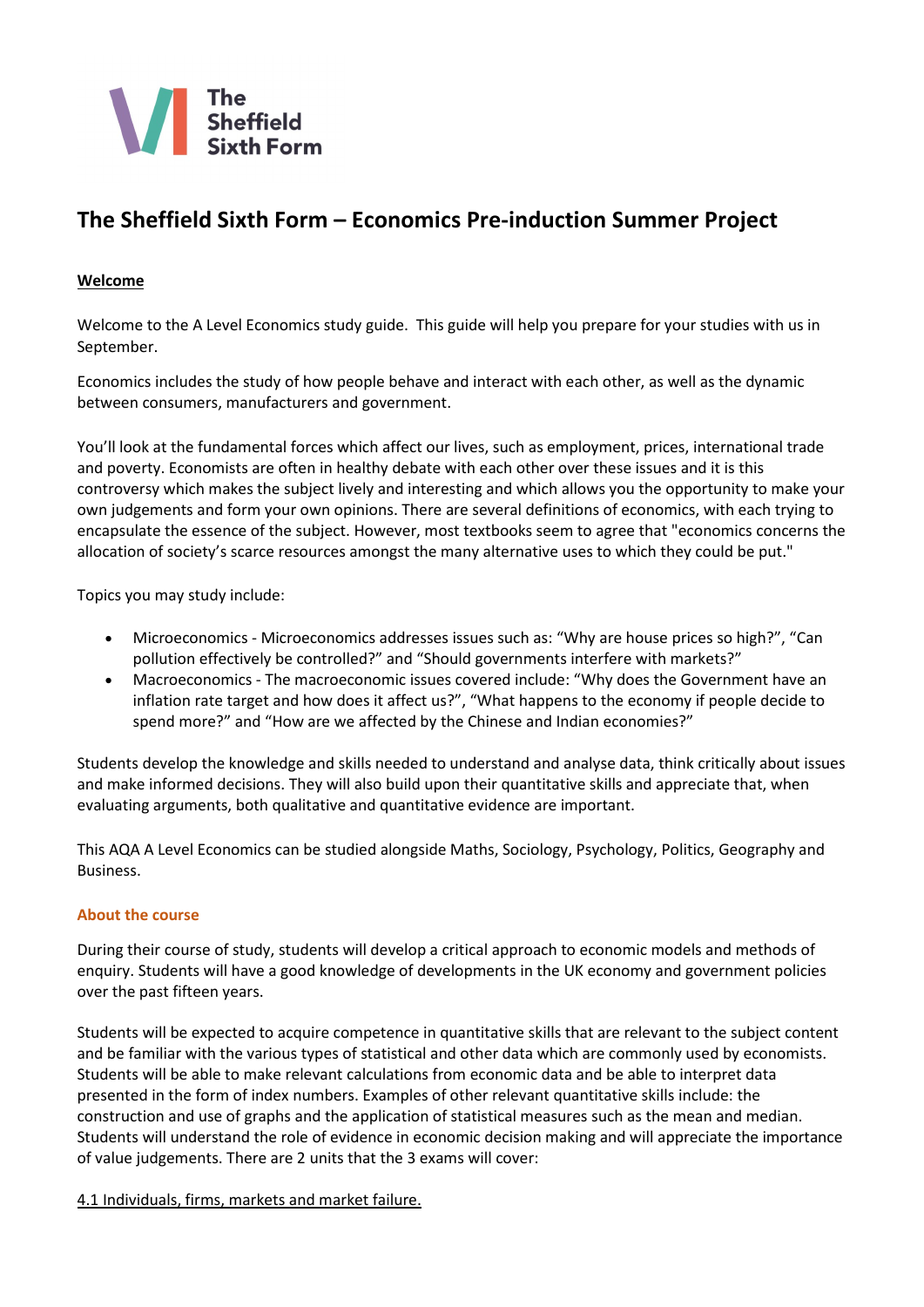# The<br>Sheffield

Students will be required to acquire knowledge and understanding of a selection of microeconomic models and to apply these to current problems and issues, such as demand and supply, perfect competition, monopoly, the operation of the price mechanism and the causes of market failure are central to this part of the specification. Students will need to demonstrate a realistic understanding of the decisions made by firms and how their behaviour can be affected by the structure and characteristics of the industry in which they operate.

# 4.2 The national and international economy.

Students should understand that microeconomic principles underpin the behaviour of the macroeconomy, for example, understanding of price elasticity of demand is essential when analysing the impact of changes in the exchange rate on an economy. Students should have a good knowledge of developments in the UK economy and government policies over the past fifteen years. They should also be aware of developments in the world economy.

# **Course content**

You will study 14 subjects within your A Level Economics. These are:

- 1) Economic methodology and the economic problem
- 2) Individual economic decision making
- 3) Price determination in a competitive market
- 4) Production, costs and revenue
- 5) Perfect competition, imperfectly competitive markets and monopoly
- 6) The labour market
- 7) The distribution of income and wealth: poverty and inequality
- 8) The market mechanism, market failure and government intervention in markets The national and international economy
- 9) The measurement of macroeconomic performance
- 10) How the macroeconomy works : the circular flow of income, AD/AS analysis, and related concepts
- 11) Economic performance
- 12) Financial markets and monetary policy
- 13) Fiscal policy and supply-side policies
- 14) The international economy

In order to develop skills, knowledge and understanding in economics, students need to have acquired competence in the quantitative skills that are relevant to the subject content and which are applied in the context of an economics A-level, including: • calculate, use and understand ratios and fractions • calculate, use and understand percentages and percentage changes • understand and use the terms mean, median and relevant quantiles • construct and interpret a range of standard graphical forms • calculate and interpret index numbers • calculate cost, revenue and profit (marginal, average, totals) • make calculations to convert from money to real terms • make calculations of elasticity and interpret the result • interpret, apply and analyse information in written, graphical and numerical forms. The assessment of quantitative skills will include at least Level 2 mathematical skills as a minimum of 20% of the overall A-level marks. These skills may be assessed across the assessment objectives.

#### **Where does this lead?**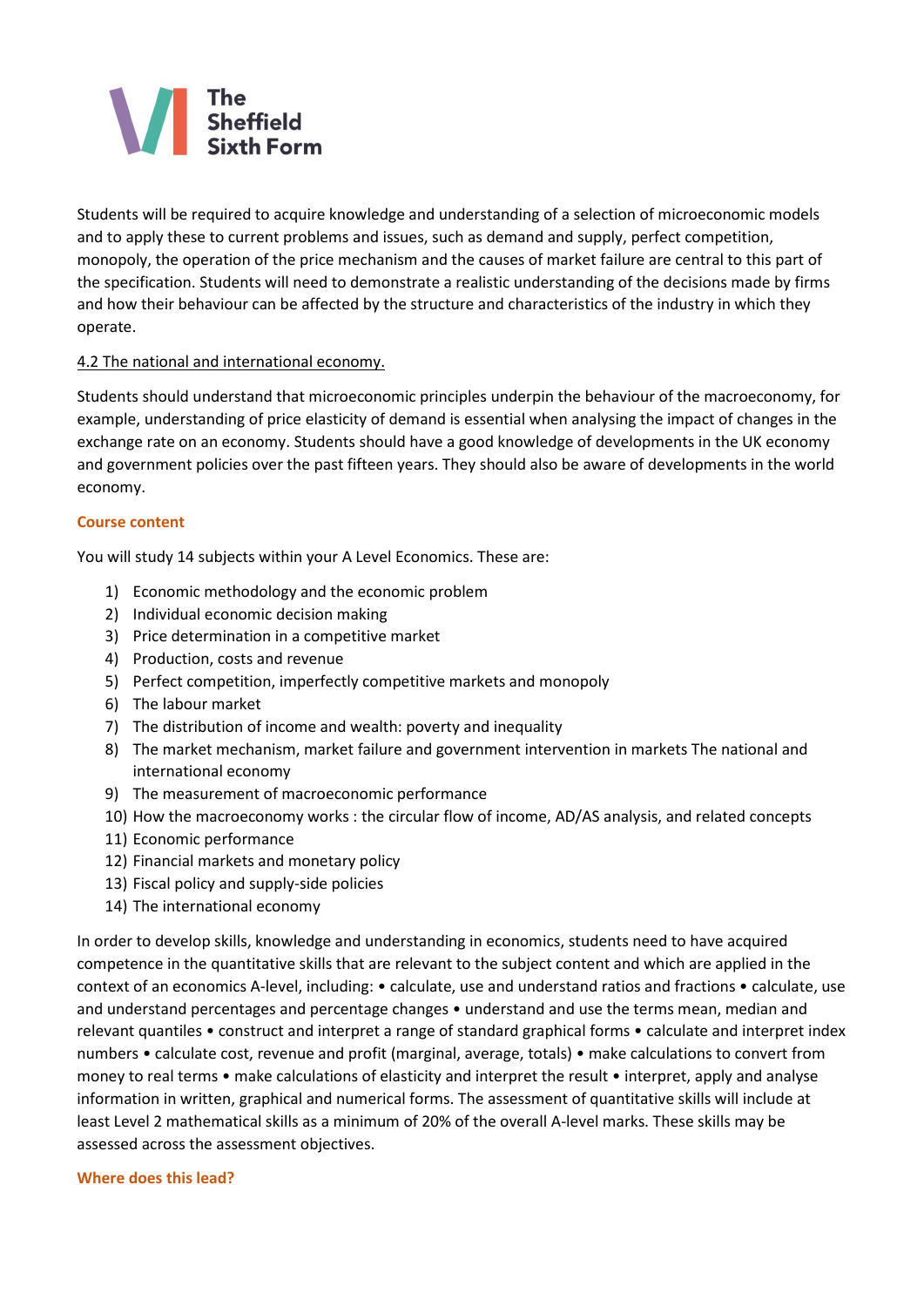

Possible career choices A-level economics can offer you include accountancy, stockbroker, banker and online financial and business-related careers, however most require a higher level of education. Your A Level economics can lead you to degrees in economics, business studies, business management, politics, social sciences and engineering. Some degrees offer a combination such as Economics and a language or Politics and Economics or Economics and Management. Some degrees also offer a placement year to improve your industrial knowledge and practice.

The Sheffield College offer a variety of Higher Education courses including degree courses. This A Level can lead onto these higher level programmes.

# **Future opportunities**

Economists research and analyse aspects of economic and financial policy, and advise businesses, banks, and governments on statistical data, trends, and investments. You will produce detailed and economic analysis to inform business' strategic decision-making. As an Economics graduate with critical thinking, analytical and communication skills, there are a variety of careers available both inside and outside the criminal justice sector including:

Economist, Chartered account, Investment analyst, Financial risk analyst, Management consultant, Government officer, Accountant, Economic researcher, Financial consultant.

# **Assessment**

There are 3 externally set exams in year 2 - Paper 1: The operation of markets and market failure and Paper 2: The national economy in a global context and Paper 3: Economic principles and issues. Each exam is 2 hours. The exams are a mixture of data response analysis, multi-choice questions and essay questions. You will need to pass the 4 Progression tests and 2 mock exams to move from year 1 to year 2.

# **How to prepare for joining us.**

We are really looking forward to you joining us in September and to help you prepare for this you should complete the following task.

# **TASK**

Scenario – you work for `Delightte' as the European Investment Manager. The recent Coronavirus has had a major impact upon the economies of the world. Create an email to send to your clients giving them a report on the following economic industries and issues:

- Oil Industry globally
- UK Supermarkets
- Global Restaurant and Hotel Industry
- UK Inflation
- UK unemployment
- UK Bank Interest Rates